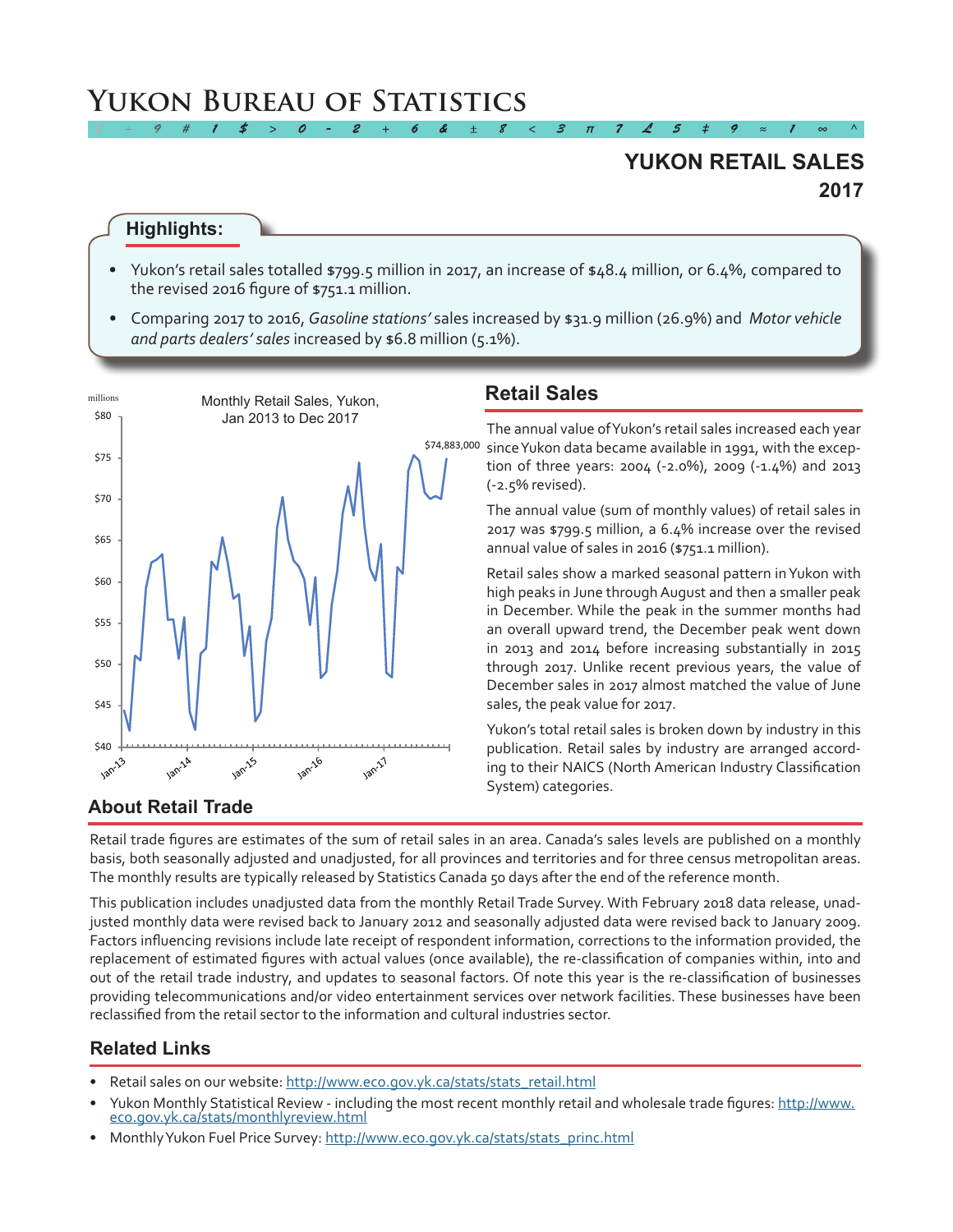## **Monthly Sales, Yukon, January to December 2017**

|                                                                   | Jan    | Feb                       | Mar                       | Apr                       | May              | Jun                       | Jul                       | Aug                       | Sep          | Oct                       | Nov              | <b>Dec</b>                |
|-------------------------------------------------------------------|--------|---------------------------|---------------------------|---------------------------|------------------|---------------------------|---------------------------|---------------------------|--------------|---------------------------|------------------|---------------------------|
|                                                                   |        |                           |                           |                           |                  | (5000)                    |                           |                           |              |                           |                  |                           |
| <b>Total Retail trade</b>                                         | 48,981 | 48,432                    | 61,753                    | 60,952                    | 73,426           | 75,309                    | 74,622                    | 70,786                    | 70,008       | 70,362                    | 70,005           | 74,883                    |
| Motor vehicle and parts dealers<br>Furniture and home furnishings | 8,710  | 8,054                     | 12,222                    | 12,540                    | 16,589           | 14,844                    | 13,083                    | 11,964                    | 11,492       | 11,525                    | 10,521           | 8,535                     |
| stores                                                            | 1,221  | $\boldsymbol{\mathsf{x}}$ | X                         | $\boldsymbol{\mathsf{x}}$ | $\boldsymbol{x}$ | $\boldsymbol{\mathsf{x}}$ | $\boldsymbol{\mathsf{x}}$ | $\boldsymbol{\mathsf{x}}$ | $\mathsf{x}$ | $\boldsymbol{\mathsf{x}}$ | $\mathsf{x}$     | X                         |
| Electronics and appliance stores<br>Building material and garden  | 500    | 430                       | 648                       | 579                       | 623              | 617                       | 542                       | 477                       | $\mathsf{x}$ | $\boldsymbol{\mathsf{x}}$ | $\mathsf{x}$     | X                         |
| equipment and supplies dealers                                    | 2,661  | 3,058                     | 3,953                     | 4,186                     | 7,154            | 6,890                     | 7,122                     | 7,844                     | 6,904        | 6,169                     | 5,011            | X                         |
| Food and beverage stores                                          | X      | $\boldsymbol{\mathsf{x}}$ | $\boldsymbol{\mathsf{x}}$ | X                         | $\mathsf{x}$     | $\boldsymbol{\mathsf{x}}$ | X                         | X                         | $\mathsf{x}$ | $\boldsymbol{\mathsf{x}}$ | $\boldsymbol{x}$ | $\boldsymbol{\mathsf{x}}$ |
| Health and personal care stores                                   | 3,436  | 3,193                     | 3,531                     | 3,416                     | 3,803            | 3,751                     | 3,902                     | 3,696                     | 3,469        | 3,477                     | 3,175            | 3,705                     |
| <b>Gasoline stations</b>                                          | 8,815  | 8,827                     | 10,630                    | 9,905                     | 11,107           | 12,560                    | 12,837                    | 12,348                    | 12,706       | 16,560                    | 16,496           | 17,889                    |
| Clothing and clothing accessories                                 |        |                           |                           |                           |                  |                           |                           |                           |              |                           |                  |                           |
| stores                                                            | X      | X                         | X                         | X                         | $\mathsf{x}$     | $\boldsymbol{\mathsf{x}}$ | X                         | X                         | $\mathsf{x}$ | $\boldsymbol{\mathsf{x}}$ | $\mathsf{x}$     | X                         |
| Sporting goods, hobby, book and                                   |        |                           |                           |                           |                  |                           |                           |                           |              |                           |                  |                           |
| music stores                                                      | X      | $\mathsf{x}$              | X                         | X                         | $\mathsf{x}$     | $\boldsymbol{\mathsf{x}}$ | $\mathsf{x}$              | $\mathsf{x}$              | $\mathsf{x}$ | $\boldsymbol{\mathsf{x}}$ | $\mathsf{x}$     | X                         |
| General merchandise stores                                        | X      | X                         | X                         | X                         | $\mathsf{x}$     | $\boldsymbol{\mathsf{x}}$ | X                         | X                         | $\mathsf{x}$ | $\boldsymbol{\mathsf{x}}$ | $\mathsf{x}$     | $\boldsymbol{\mathsf{x}}$ |
| Miscellaneous store retailers <sup>1</sup>                        | 1,913  | 2,345                     | 3,411                     | 1,738                     | 2,631            | 2,823                     | 3,157                     | 2,679                     | 3,064        | 2,726                     | 3,366            | 3,656                     |

<sup>2</sup> Miscellaneous store retailers is comprised of establishments primarily engaged in retailing a specialized line of merchandise in other types of specialty stores. Florists, office *supplies stores, stationery stores, gift, novelty and souvenir stores, used merchandise stores, pet and pet supplies stores, art dealers and manufactured (mobile) home dealers are included.* 

x = data suppressed

Yukon data on retail sales, categorized by industry, were available on a monthly basis for five industry subsectors in 2017: *Motor vehicle and parts dealers; Building material and garden equipment and supplies dealers; Health and personal care stores; Gasoline stations;* and *Miscellaneous store retailers.* The seasonal variations in sales of these categories are captured in the graph.

As shown in the graph:

- *• Motor vehicle and parts dealers'* sales increased almost steadily during the first 5 months of the year, then started decreasing to return close to the January level. In 2017, the highest monthly sales was in May at \$16.6 million.
- *• Building material and garden equipment and supplies dealers'* sales normally show marked seasonality, with increases in the summer months. In 2017, the highest amount was in August at \$7.8 million. (Data not available for December 2017).
- *• Health and personal care stores'* sales registered slight fluctuations over the months with small increases in March, May,July and December.
- *• Gasoline stations'* sales value increased considerably during the last three months in 2017, reaching the peak of \$17.9 million in December.
- Miscellaneous store<sup>1</sup> retailers' sales were strong in March, July, September, November and December of 2017.



*<sup>1</sup> Miscellaneous store retailers is comprised of establishments primarily engaged in retailing a specialized line of merchandise in other types of specialty stores. Florists, office supplies stores, stationery stores, gift, novelty and souvenir stores, used merchandise stores, pet and pet supplies stores, art dealers and manufactured (mobile) home dealers are included.*

Of the data available, the annual sales for *Gasoline stations* totalled \$150.7 million in 2017, representing 18.8% of the total retail sales in 2017. This was followed by: *Motor vehicle and parts dealers'* annual sales at \$140.1 million (17.5% of the total retail sales)*; Health and personal care stores at* \$42.6 million (5.3%); and *Miscellaneous store retailers* at \$33.5 million (4.2%).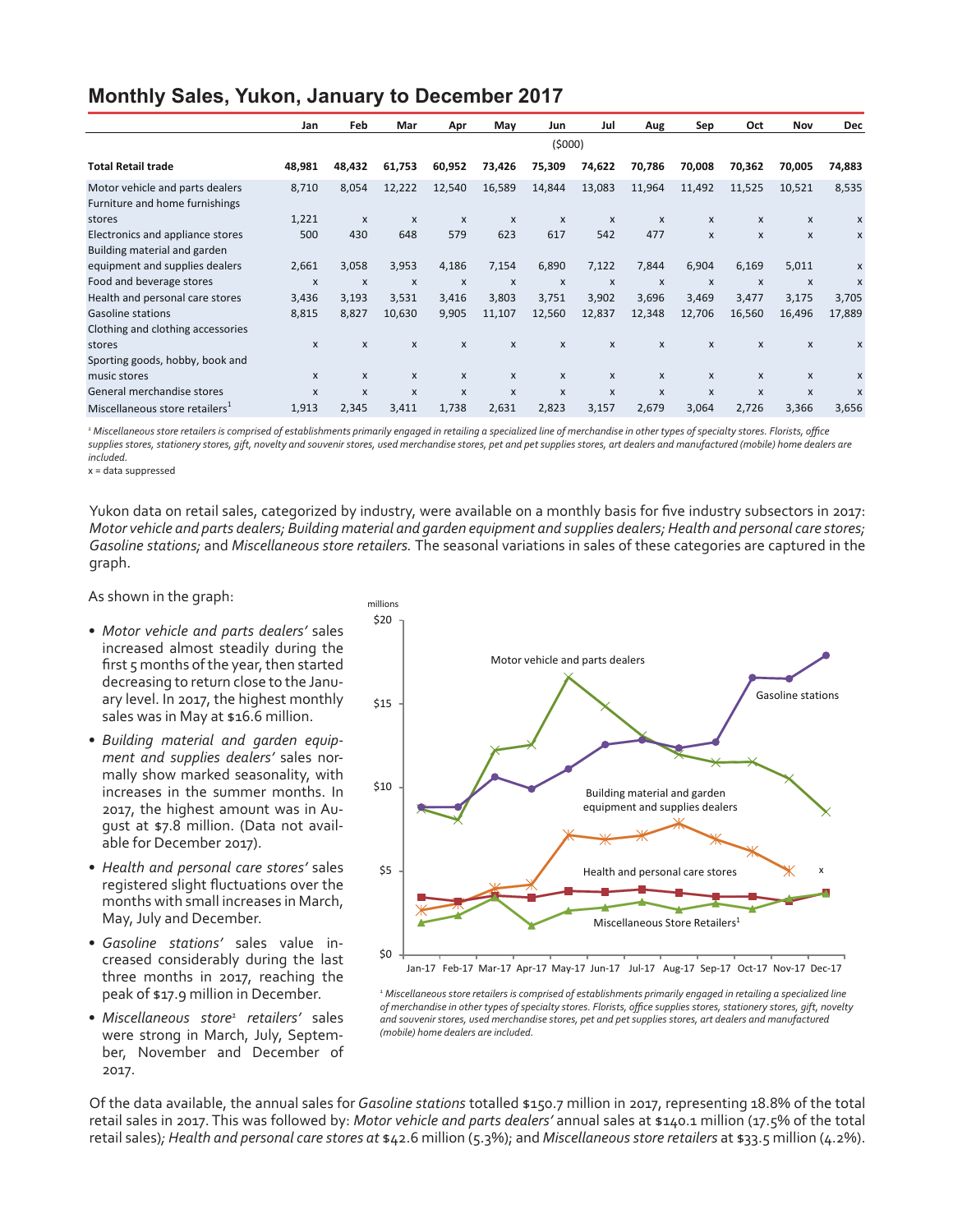#### **Annual Sales and Growth, Yukon, 2013 to 2017**

For 2017, annual data for four retail subsectors in Yukon were available. The four subsectors accounted for 45.9% of the totalYukon retail sales in 2017.The table below displays all annual data available for the years from 2013 to 2017.

|                                                             | $2013$ <sup>r</sup> | 2014 <sup>r</sup> | 2015 <sup>r</sup>     | 2016'        | 2017               |
|-------------------------------------------------------------|---------------------|-------------------|-----------------------|--------------|--------------------|
|                                                             |                     |                   | Sum of sales (\$000)  |              |                    |
| <b>Total Retail trade</b>                                   | 652,606             | 663,034           | 697,538               | 751,087      | 799,519            |
| Motor vehicle and parts dealers                             | $\mathsf{x}$        | $\mathsf{x}$      | $\mathsf{x}$          | 133,244      | 140,079            |
| Furniture and home furnishings stores                       | 15,677              | 13,811            | 13,437                | 15,151       | X                  |
| Electronics and appliance stores                            | 9,942               | $\mathsf{x}$      | X                     | $\mathsf{x}$ | X                  |
| Building material and garden equipment and supplies dealers | 48,515              | $\mathsf{x}$      | $\mathsf{x}$          | 58,526       | X                  |
| Food and beverage stores                                    | 196,294             | 201,225           | 209,691               | X            | $\pmb{\mathsf{X}}$ |
| <b>Grocery Stores</b>                                       | x                   | x                 | x                     | x            | x                  |
| Supermarkets and other grocery (except convenience) stores  | 149,869             | 153,866           | 160,681               | 168,003      | x                  |
| Specialty food stores                                       | 3,384               | 3,374             | $\mathsf{x}$          | x            | X                  |
| Health and personal care stores                             | 30,547              | 31,304            | 36,631                | 42,354       | 42,554             |
| <b>Gasoline stations</b>                                    | 106,285             | 106,832           | 105,719               | 118,755      | 150,680            |
| Clothing and clothing accessories stores                    | $\mathsf{x}$        | X                 | $\mathsf{x}$          | X            | X                  |
| Clothing stores                                             | 10,874              | 10,638            | X                     | x            | x                  |
| Jewellery, luggage and leather goods stores                 | 3,067               | x                 | X                     | x            | x                  |
| Miscellaneous store retailers <sup>1</sup>                  | X                   | X                 | $\mathsf{x}$          | X            | 33,509             |
|                                                             |                     |                   | Year-over-year change |              |                    |
| <b>Total Retail trade</b>                                   | $-2.5%$             | 1.6%              | 5.2%                  | 7.7%         | 6.4%               |
| Motor vehicle and parts dealers                             | $\cdots$            | $\cdots$          | $\cdots$              |              | 5.1%               |
| Furniture and home furnishings stores                       | $-5.4%$             | $-11.9%$          | $-2.7%$               | 12.8%        | $\cdots$           |
| Electronics and appliance stores                            | $\ldots$            | $\cdots$          | $\cdots$              | $\cdots$     |                    |
| Building material and garden equipment and supplies dealers | $-10.1%$            | $\cdots$          | $\cdots$              | $\cdots$     |                    |
| Food and beverage stores                                    | 1.6%                | 2.5%              | 4.2%                  | $\cdots$     |                    |
| <b>Grocery Stores</b>                                       | $\cdots$            | $\cdots$          | $\cdots$              | $\cdots$     |                    |
| Supermarkets and other grocery (except convenience) stores  | $\cdots$            | 2.7%              | 4.4%                  | 4.6%         |                    |
| Specialty food stores                                       | $\cdots$            | $-0.3%$           | $\cdots$              | $\cdots$     | $\ddotsc$          |
| Health and personal care stores                             | $-4.6%$             | 2.5%              | 17.0%                 | 15.6%        | 0.5%               |
| Gasoline stations                                           | $-1.8%$             | 0.5%              | $-1.0%$               | 12.3%        | 26.9%              |
| Clothing and clothing accessories stores                    |                     | $\cdots$          |                       | $\cdots$     |                    |
| Clothing stores                                             | $-4.1%$             | $-2.2%$           | $\cdots$              | $\cdots$     |                    |
| Jewellery, luggage and leather goods stores                 |                     | $\cdots$          |                       | $\cdots$     |                    |
| Miscellaneous store retailers <sup>1</sup>                  | $\cdots$            | $\ddotsc$         |                       |              | $\cdots$           |

x = data suppressed

. not applicable

*1 Miscellaneous store retailers is comprised of establishments primarily engaged in retailing a specialized line of merchandise in other types of specialty stores. Florists, office supplies stores, stationery stores, gift, novelty and souvenir stores, used merchandise stores, pet and pet supplies stores, art dealers and manufactured (mobile) home dealers are included.*



Retail trade industry subsectors' data first became available in 2004. However, for most of the subsectors, the analysis of trend is not possible due to intermittent suppressions. Only two subsectors haveYukon data going back for more than ten years — *Food and beverage stores* (with the exceptions of 2016 and 2017) and *Furniture and home furnishings stores* (with the exceptions of 2011 and 2017).

- • The *Food and beverage stores* subsector's contribution to the total retail sales has averaged 30.1% over the years from 2008 through 2015 (2016 and 2017 data are not available). This industry has seen increasing sales in seven of the last nine years (2008 to 2015). The 2015 sales for this subsector is the highest since the data became available in 2004.
- *• Furniture and home furnishings stores'* sales accounted for 2.0% of total retail sales in 2016 (2017 value is not available).Comparing 2016 to 2015, sales in this subsector increased by \$1.7 million, or 12.8%.